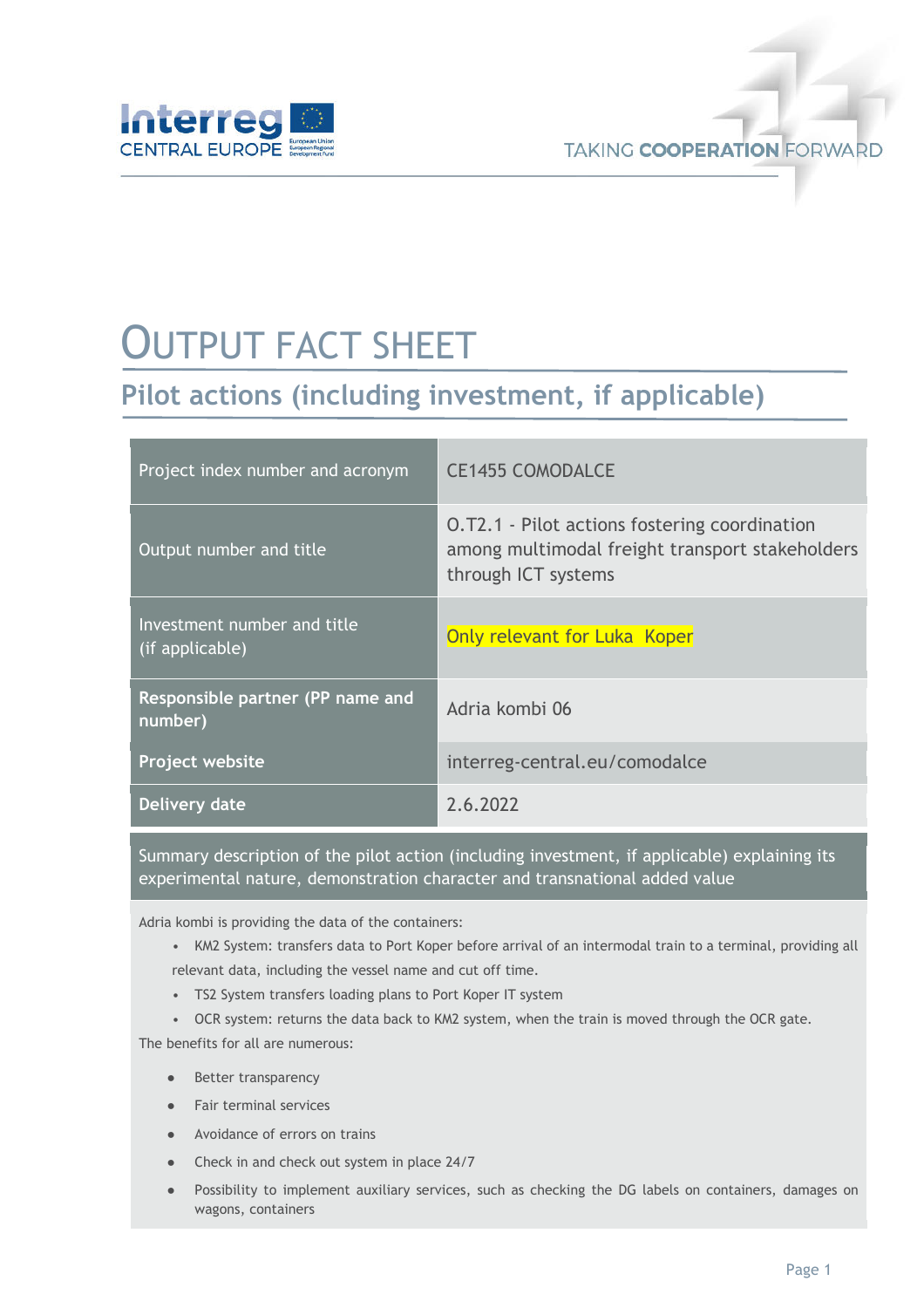

We have been developing the data exchange with Port Koper in sinchronisation with the development of Port IT System and actual construction of the OCR gate. The experimental character of the pilot action will show the action going on on the gate of the container terminal. Several parameters can be observed.

#### NUTS region(s) concerned by the pilot action (relevant NUTS level)

The regions concerned are all regions that gravitate to Port Koper.

#### Investment costs (EUR), if applicable

only relevant for Luka Koper -

In case the pilot action includes an investment, please indicate the total costs of the investment financed by the project (only cost items under BL5 and BL6 should be considered).

Max. 500 characters *Please delete the instructions after filling-in the textbox.*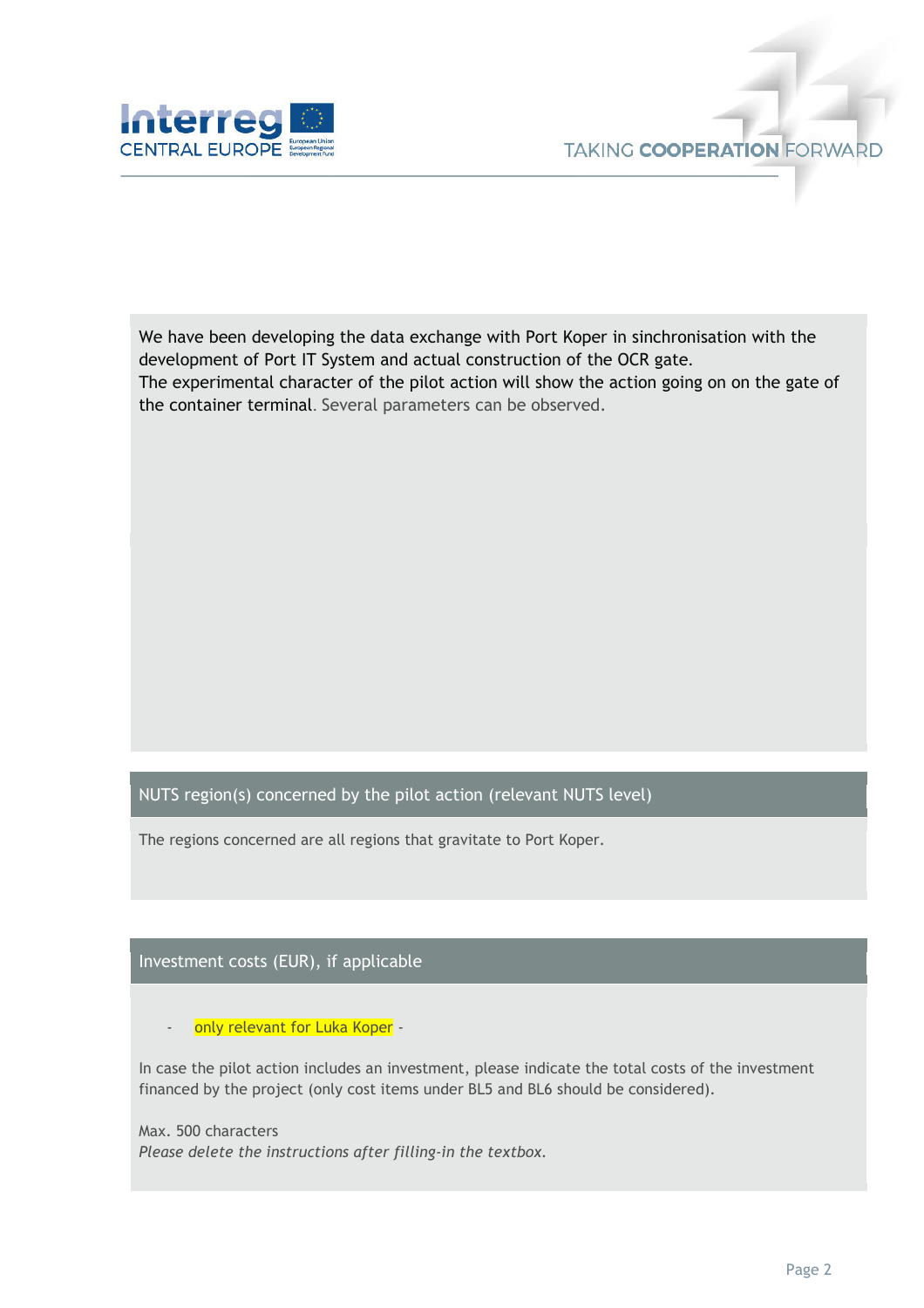

Expected impact and benefits of the pilot action for the concerned territory and target groups and leverage of additional funds (if applicable)

The vision of the project related topics coexists with the Adria kombi vision to digitalize all processes. The only segment that has been missing is terminal operations on the trains. Adria kombi covers train, truck tracking&tracing and Transport Order Management online and completely digitalized.

- Time savings as the checking of the train is a time consuming process
- Better accuracy and record keeping
- Significant cost savings on the long run

#### Sustainability of the pilot action results and transferability to other territories and stakeholders

The mission is to include the important segment, where the Intermodal Transport Unit is changing the mode of transport. This happens within the terminal. It has been a black box for Adria kombi so far. After the succesfull pilot, with OCR in place, Adria kombi will be able to monitor the 'missing' link. This solution will be applicable in any container terminal in EU or wider.

This solution is intended to be upgraded to monitor labels and markings for dangerous goods

#### If applicable, contribution to/ compliance with:

- relevant regulatory requirements
- sustainable development environmental effects. In case of risk of negative effects, mitigation measures introduced
- horizontal principles such as equal opportunities and non-descrimination

Adria kombi is set to digitsalize the entire operation and administration. Paperless operation. Better communication with its clients and reduction of costs.

The regulatory requirements are complied with. There is an open access for the solution, so different stakeholders will benefit from it. It is applicable anywhere, where they have checking of the intermodal trains inside the container terminal.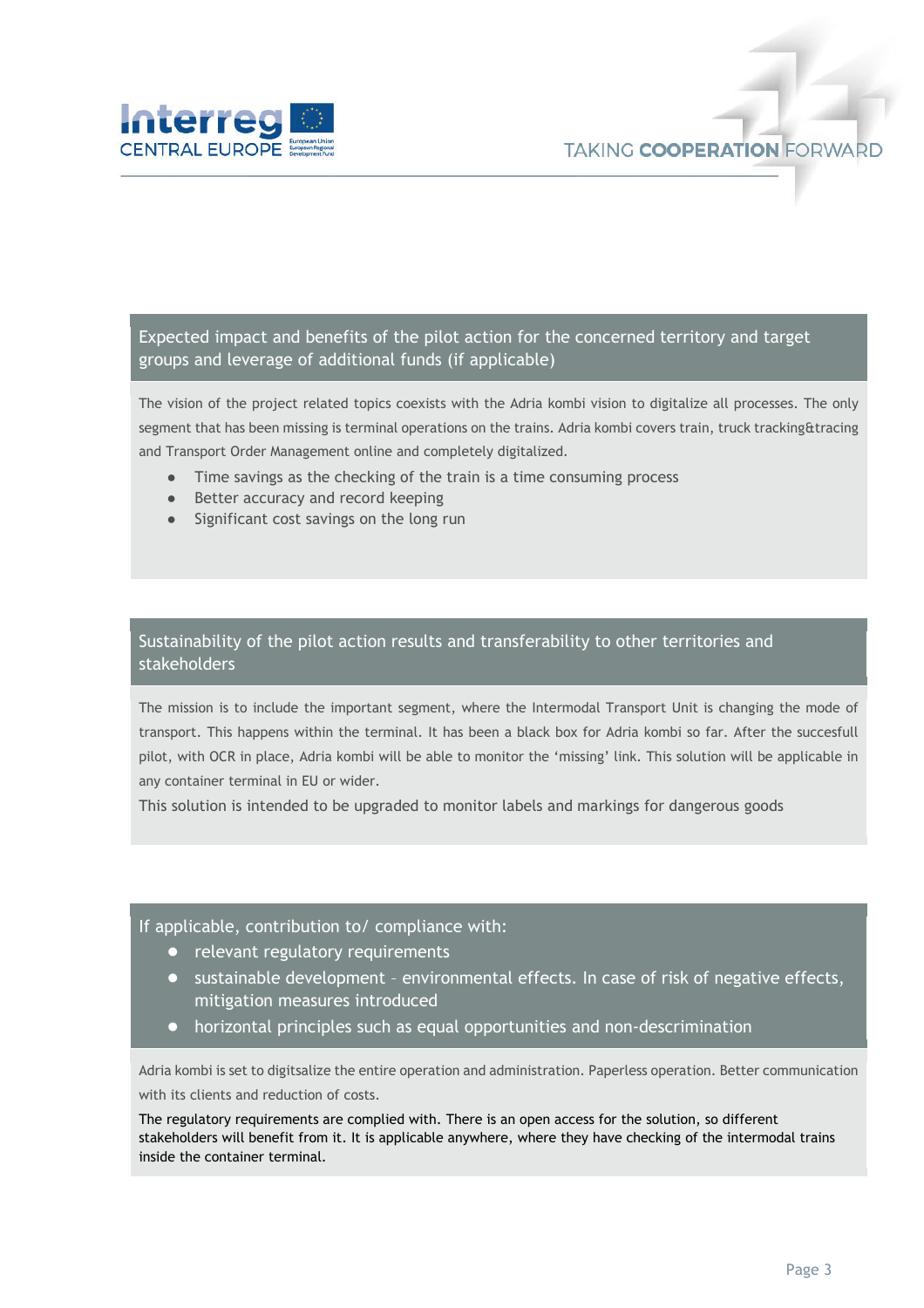

References to relevant deliverables (e.g. pilot action report, studies), investment factsheet and web-links

If applicable, additional documentation, pictures or images to be provided as annex

| <b>Coad trains</b><br>Edit          |                                        |                                         |                                           |                                   |                                               |
|-------------------------------------|----------------------------------------|-----------------------------------------|-------------------------------------------|-----------------------------------|-----------------------------------------------|
| delete<br>adit:<br>new record       | send RAZVAG<br>rance.<br>print         | change wagon order                      | 08.04.2022<br>Import Wag.Set<br>departure | 41483<br>train                    | <b>Interregi</b>                              |
| dumn                                | <b>Change Relation</b>                 | RCA all                                 | <b>RCA</b> new                            |                                   | <b>CENTRAL EUROPE</b><br>COMODALCE            |
| 10.04.2022<br>departure<br>slot     | track no<br>$\cup$ train               | 42020<br>departed                       | iz stanja                                 |                                   |                                               |
| weight of goods<br>354,796          |                                        | 1,580<br>max. train length              | notice<br>550                             |                                   |                                               |
|                                     | Wag.set delivered<br>nax, train weight |                                         |                                           |                                   |                                               |
| EL Edit container order             |                                        |                                         |                                           |                                   |                                               |
| File Edit                           |                                        |                                         |                                           |                                   |                                               |
| 95%                                 | train                                  | 42020, 10.04.2022, 546 m, 970.596,93 kg |                                           |                                   |                                               |
|                                     |                                        |                                         |                                           |                                   |                                               |
| EISU9282646                         | <b>TCLU8896340</b>                     | FITU1465639                             | <b>TCNU7354260</b>                        | CSNU7589084                       | FFAU3118221                                   |
| 27,570kg<br><b>HC 40*</b>           | 26,099kg<br><b>HC 40*</b>              | 25,355kg<br><b>HC 40"</b>               | 24,312kg<br><b>HC 40*</b>                 | 23,176kg<br><b>HC 40*</b>         | 23,176kg<br><b>HC 40*</b>                     |
| $\sim$                              | $\pm$                                  |                                         | (一) 所示                                    |                                   | <b>SING</b><br>- 15                           |
| 1 00338045761727<br>32,995kg        | 75,369kg 80°CO<br>31,524kg             | 2 00335645762097<br>30,730kg            | 71,167kg 80° necod CO<br>29,687kg         | 3 00335645761347<br>28,551kg      | 67,852kg 80° necod CO<br>28,551kg             |
| <b>FSCU9319831</b>                  | <b>TCKU7977882</b>                     | TLLU4034073                             | <b>CMAU0161627</b><br><b>TEMU4357244</b>  | BMOU4874454                       | APZU4470995                                   |
| 23.176kg<br><b>HC 40*</b>           | 23,176kg<br><b>HC 40*</b>              | 11.831kg<br><b>HC 40"</b>               | 4 494kg<br>4.457kg                        | 11,736kg<br><b>HC 40*</b>         | 11.522kg                                      |
|                                     |                                        |                                         | DC 20<br>DC 20 <sup>*</sup><br>- 16       |                                   | DC 40°<br>$-5.1$<br>-6                        |
| 4 CO335645760513                    | 67,852kg 80° necod CO                  | 5 00335645761065                        | 42,283kg 80° necod CO                     | 6 CO335645761313                  | 44,758kg 80° necod CO                         |
| 28,551kg                            | 28.551kg                               | 17,206kg                                | 19.701kg                                  | 17,111kg                          | 16.897kg                                      |
| CMAU5824173<br>11,439kg             | TRHU4724636<br>11.324kg                | CMAU6973778<br>11.317kg                 | CMAU4133120<br>11,260kg                   | CMAU8018309                       | <b>TCNLI9793981</b><br>11.132kg               |
| HC 40°                              | <b>HC 40*</b>                          | <b>HC 40"</b>                           | <b>HC 40*</b>                             | 11.172kg<br>DC 40*                | <b>HC 40*</b>                                 |
| $\mathbb{1}$<br>7 00335645761750    | $-5.7$                                 | 8 00335645762238                        | 5.                                        | $\mathcal{H}$<br>9 CO335645760984 | 图                                             |
| 16,814kg                            | 44,263kg 80° necod CO<br>16,699kg      | 16,692kg                                | 44,077kg 80° necod CO<br>16,635kg         | 14,755kg                          | OO 43,803kg 80" necod OO<br>14,715kg<br>Okg   |
| CMAU7000326                         | <b>TGHU4974443</b>                     | <b>TGHU4536940</b>                      | APZU4760206                               | <b>TCKU7063450</b>                | <b>BMOU5013424</b>                            |
| 10.342kg<br><b>HC 40*</b>           | 10 285kg<br>DC 40*                     | 10.284kg<br>DC 40"                      | 10.201kg<br>DC 40"                        | 10.147kg<br><b>HC 40*</b>         | 10,065kg<br><b>HC 40*</b>                     |
| $-1$                                |                                        |                                         |                                           |                                   |                                               |
| 10 00335645760976                   | 42,127kg 80" necod CO<br>15,660kg      | 11 00335645760604<br>15,659kg           | 41,985kg 80°CO<br>15,576kg                | 12 00335645760349<br>15,522kg     | 41,712kg 80° necod CO<br>15.440 <sub>kg</sub> |
| CMAU8189641                         | TRLU4869427                            | TGBU4160677                             | DRYU9522272                               | EMCU8373158                       | <b>EMCU8812693</b>                            |
| 10.037kg                            | 10,037kg                               | 9.964kg<br><b>HC 40<sup>3</sup></b>     | 9.756kg<br><b>HC 40</b>                   | 9.702kg<br><b>HC 40°</b>          | 9,574kg<br><b>HC 40</b>                       |
| <b>DC 40*</b><br>$\top$             | DC 40*                                 |                                         |                                           |                                   |                                               |
| 13 00 335645760927                  | 41,574kg 80°CO                         | 14 00335645760471                       | 41,220kg 80° necod CO                     | 15 00335645760943<br>15,077kg     | 40,776kg 80° necod CO                         |
| 15,412kg                            | 15.412kg                               | 15,339kg                                | 15,131kg                                  |                                   | 14,949kg                                      |
| <b>TCLU4245587</b>                  | <b>TTNU5988170</b>                     | APZU4461606                             | TRLU9449601                               | <b>ECMU4420267</b>                | EGHU9466266<br>7.208kg                        |
| 8,998kg<br><b>DC 40<sup>*</sup></b> | 8,915kg                                | 8,819kg<br>DC 40 <sup>*</sup>           | 7,485kg<br><b>DC 40</b>                   | 7.215kg                           | <b>HC 40<sup>+</sup></b>                      |
| $\top$<br>16 CO 335645761875        |                                        | 17 00 335645761925                      | 37,804kg 80°CO                            | 18 00335645761446                 | 5.                                            |
| 14,373kg                            | 39,413kg 80°CO<br>14,290kg             | 14,194kg                                | 12,860kg                                  | 12,590kg                          | 35,923kg 80° necod CO<br>12,583kg             |
| <b>TEMU8523662</b>                  | BMOU5398537                            | EITU1279151                             | SNBU4143040                               | <b>TGHU4945764</b>                | GESU6604830                                   |
| 7.175kg<br><b>HC 40<sup>*</sup></b> | 7.100kg<br><b>HC 40</b> <sup>*</sup>   | 7.100kg<br><b>HC 40<sup>*</sup></b>     | 6,755kg<br>DC 40                          | 6.755kg<br>DC 40 <sup>*</sup>     | 6.755kg<br><b>DC 40</b> <sup>*</sup>          |
|                                     |                                        |                                         |                                           |                                   |                                               |
| 19 CO 335645760448<br>12,675kg      | 36,275kg 80" necod CO<br>12,600kg      | 20 CO335645760885<br>12.475kg           | 35,355kg 80" necod CO<br>12.130kg         | 21 00335645761701                 | 35,010kg 80° OO<br>12,130kg                   |
|                                     |                                        |                                         |                                           |                                   |                                               |

Loading plan for the Container Terminal, developed for Comodalce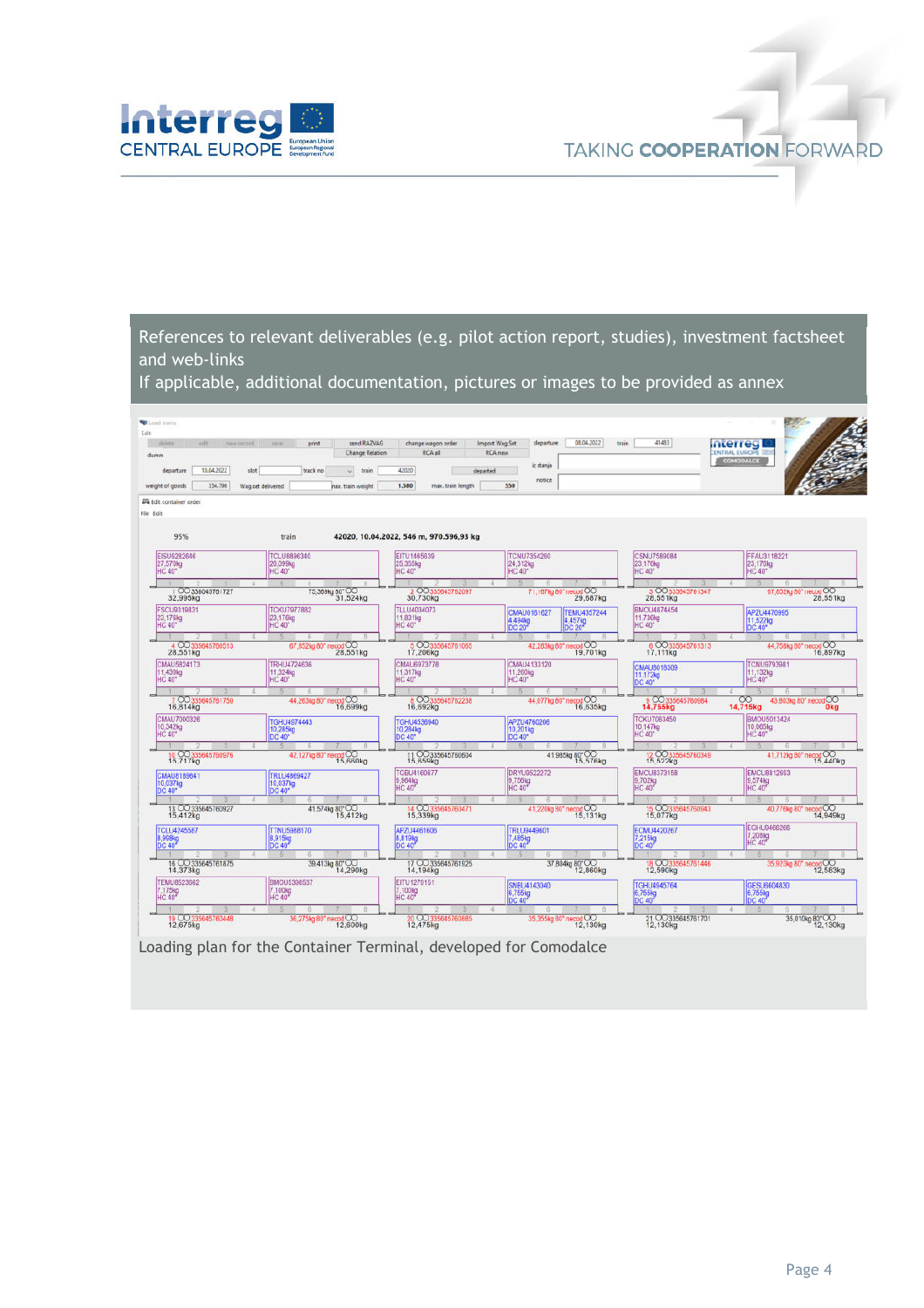

## TAKING COOPERATION FORWARD

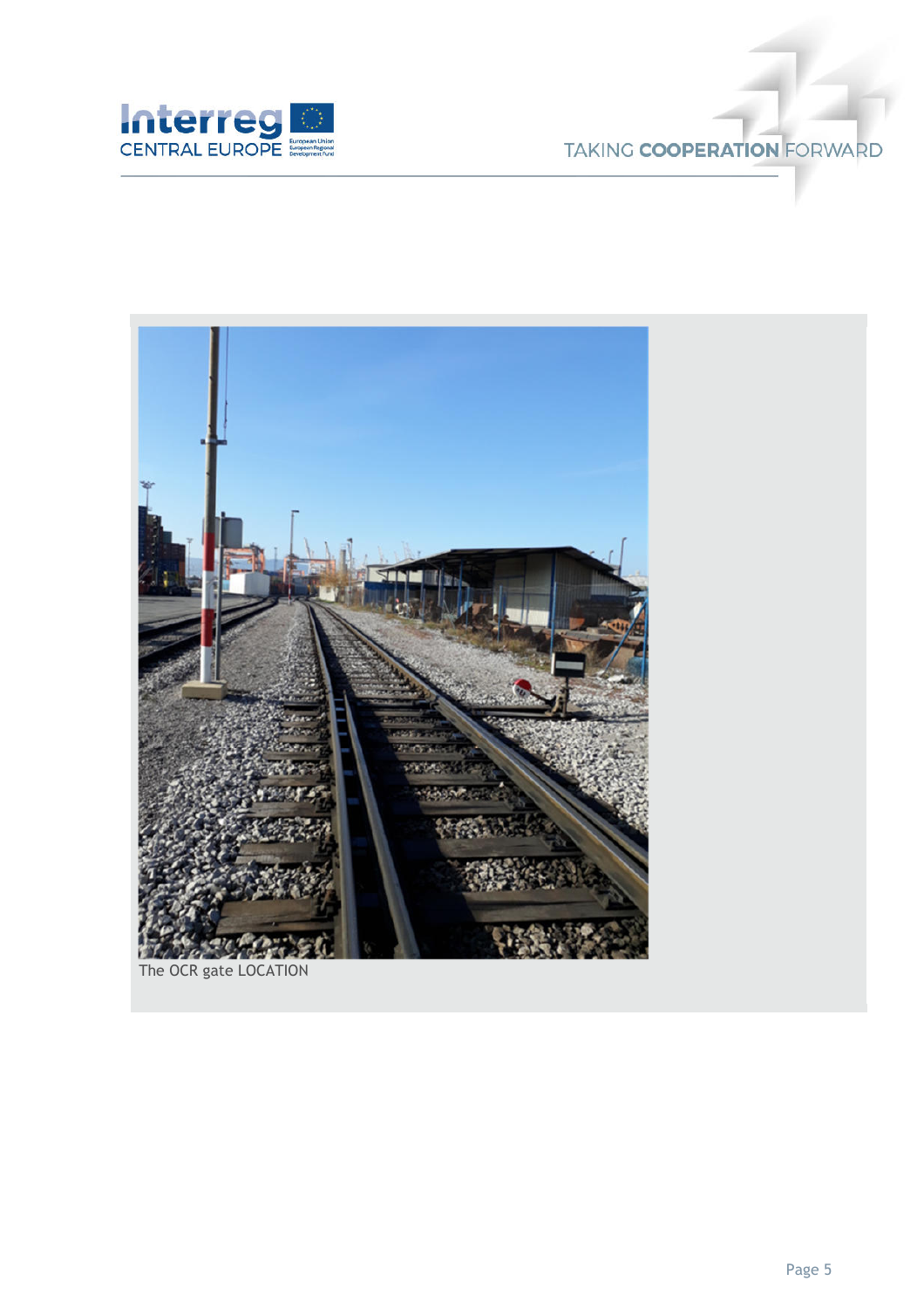

## **TAKING COOPERATION FORWARD**



OCR gate scetch